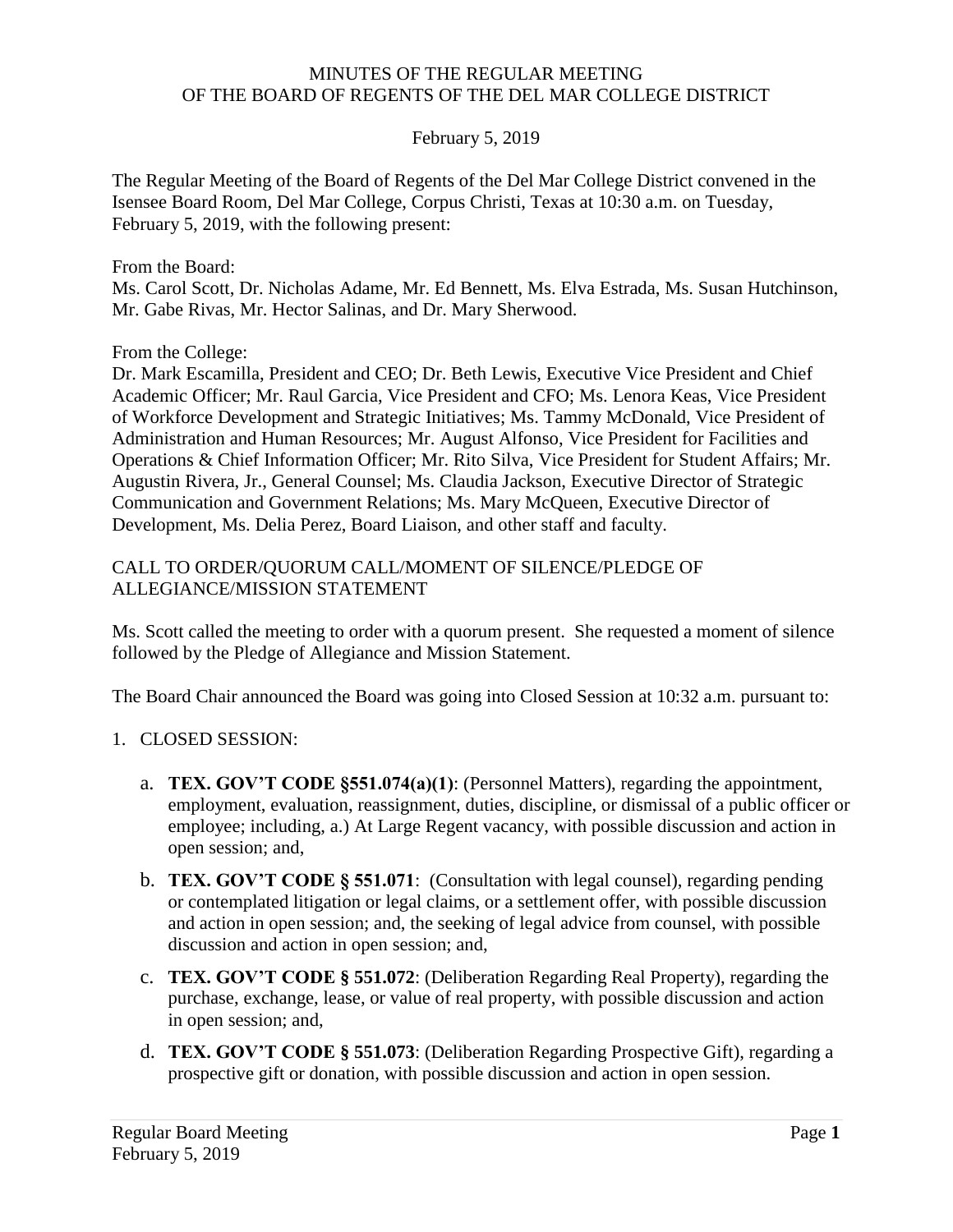The Board went into Closed Session at 10:32 a.m.

The Board reconvened in Open Session at 12:11 p.m.

2. Discussion and possible action regarding the At Large Regent Vacancy, Del Mar College Board of Regents

# *(Goal 5. Advocacy: Advance the College Mission Through Effective Governance and Positioning)*

Ms. Scott thanked the individuals who applied for the vacant At Large Regent position and expressed appreciation for the willingness of the nine individuals to volunteer for the opportunity to serve our students and community.

> Mr. Rivas then made a motion to proceed with the interviews of three applicants, Dr. Larry Lee, Libby Averyt and Sandra Messbarger. Ms. Estrada seconded the motion. There was no further discussion from the Board. There were no public comments. A voice vote was taken and the motion carried unanimously, 8-0, with Regents Scott, Adame, Bennett, Estrada, Hutchinson, Rivas, Salinas, and Sherwood in favor.

The Board recessed for lunch at 12:12 p.m.

The Board reconvened at 1:00 p.m.

RECOGNITIONS:

# **Special Recognition**

Mr. Trey McCampbell, Board of Regent, November 2004 - December 2018

Ms. Scott stated that she served four years on the Board with Chair McCampbell, and has known him prior to that as a friend and colleague. He brought passion, intelligence, commitment, dedication, and organizational skills to the Board.

Regents Rivas, Adame, Hutchinson, Sherwood, Salinas, and Bennett spoke briefly to thank Mr. McCampbell for his service to the College and community.

 two springs. These things are part of what will transform this community forever. Dr. Escamilla thanked Mr. McCampbell for his leadership and stated that \$296M in investment to this community came through Trey's leadership, with 12,000 students on the credit side and almost the same number on the non-credit side with an all-time high graduation rates in the past

Mr. McCampbell stated that it was his sincere pleasure to work on the Board of Regents and work alongside each of the Board members and phenomenal staff. He spoke about the work that Del Mar College does that is life changing, while sharing his personal experiences at the College. In 2004 when he was elected to the Board it was his opportunity to pay back to the College and be part of the group that changed lives.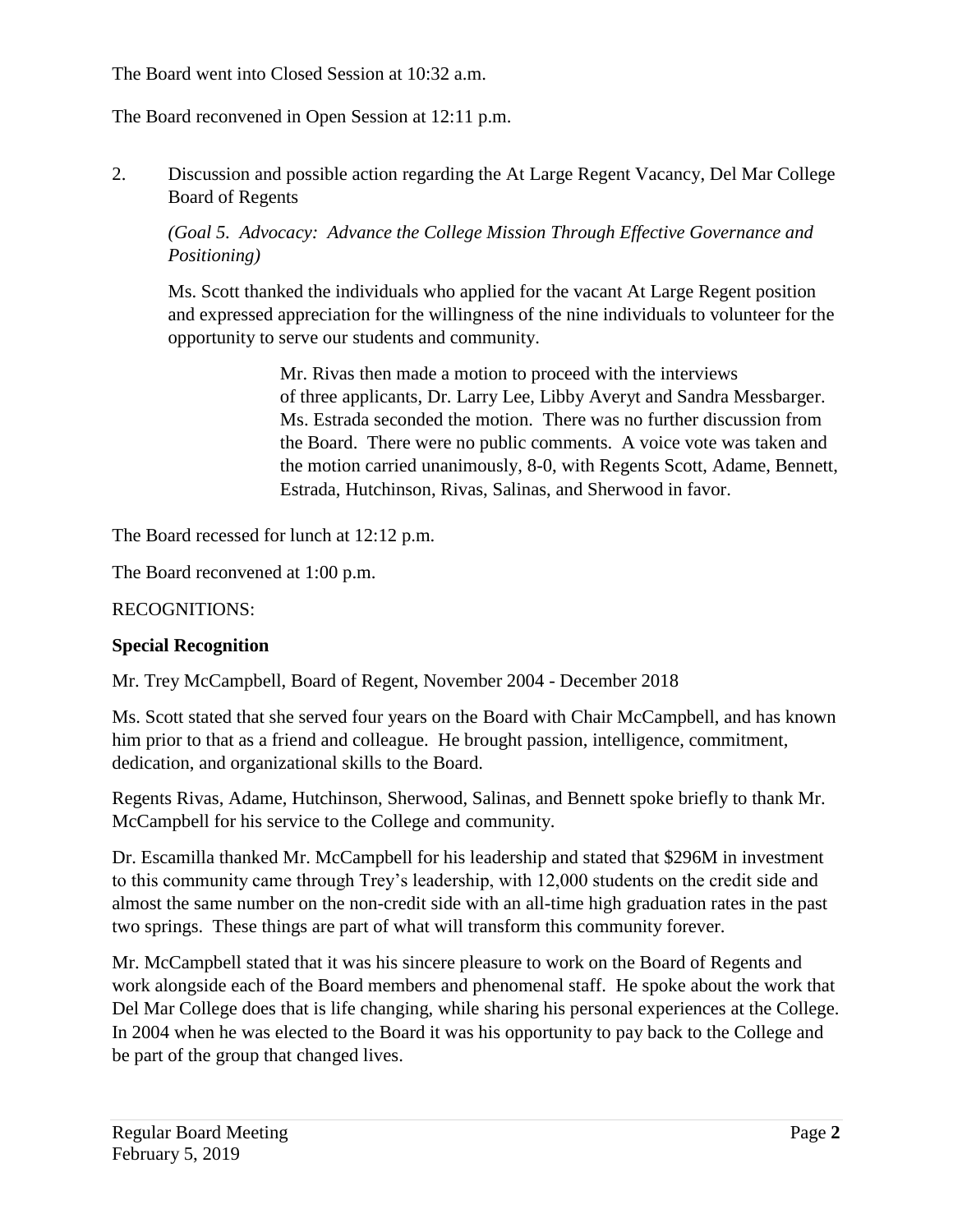# **Faculty**….……………………………………………………………...…..………Dr. Beth Lewis

 Dr. Judi Phillips, Professor of Kinesiology, 2018 Aileen Creighton Award recipient *(Goal 3. Professional Initiatives: Provide Innovative, Relevant, and Meaningful Opportunities)* 

Dr. Phillips, Professor of Kinesiology, is the 2018 and  $17<sup>th</sup>$  recipient of the highly coveted Aileen Creighton Award for teaching excellence. The award represents the late educator's legacy as a master teacher and serves as the benchmark faculty must emulate to receive the honor. Dr. Phillip's portfolio highlighted over 31 years of teaching at Del Mar College. Dr. Lewis highlighted Dr. Phillip's accomplishments and contributions throughout her career.

 Dr. Tammy Donaldson, Assistant Professor of Reading, Appointed Vice President of the Association of Literacy Educations and Researchers *(Goal 6. Partnerships: Expand Opportunities for Mutually-Beneficial Alliances)* 

Dr. Tammy Donaldson, Assistant Professor of Reading, and Faculty Coordinator of Developmental Education, was appointed Vice President of the Association of Literacy Educators and Researchers. Her term officially began after Fall 2018. Dr. Donaldson began teaching at the College in 2012 and is a Tenured Assistant Professor and provides great leadership as Faculty Coordinator of Development Education.

 Gene Power, Professor of Kinesiology and Kristy Urbick, Instructor of Kinesiology/Intramural Director, won first place in research section for presentation on College Personal Fitness Versus Yoga Courses at the annual Texas Association for Health, Physical Education, Recreation and Dance Convention *(Goal 3. Professional Initiatives: Provide Innovative, Relevant, and Meaningful Opportunities)* 

 Gene Power, Professor of Kinesiology and Kristy Urbick, Instructor of Kinesiology/Intramural Director, won first place in the research section's poster presentation at the annual Texas Association for Health, Physical Education, Recreation and Dance Convention. The research was entitled Movement, Screening, and Mobility Training in Community College Personal Fitness Versus Yoga Courses.

# STAFF REPORTS:

• Release of an RFP for the solicitation of a new Enterprise Resource Planning (ERP) ……...…………………………………………………………………Mr. August Alfonso *(Goal 4. Technology: Utilize Technology to Enhance Academic and Institutional Services and Processes)* 

Dr. Escamilla stated that the College's Enterprise Resource Planning system that the College has had for many years is being reviewed and scrutinized and it is time for the College to evolve with a new ERP. There has been a lot of internal vetting at the College and when he is able to tell his colleagues around the state that faculty, staff and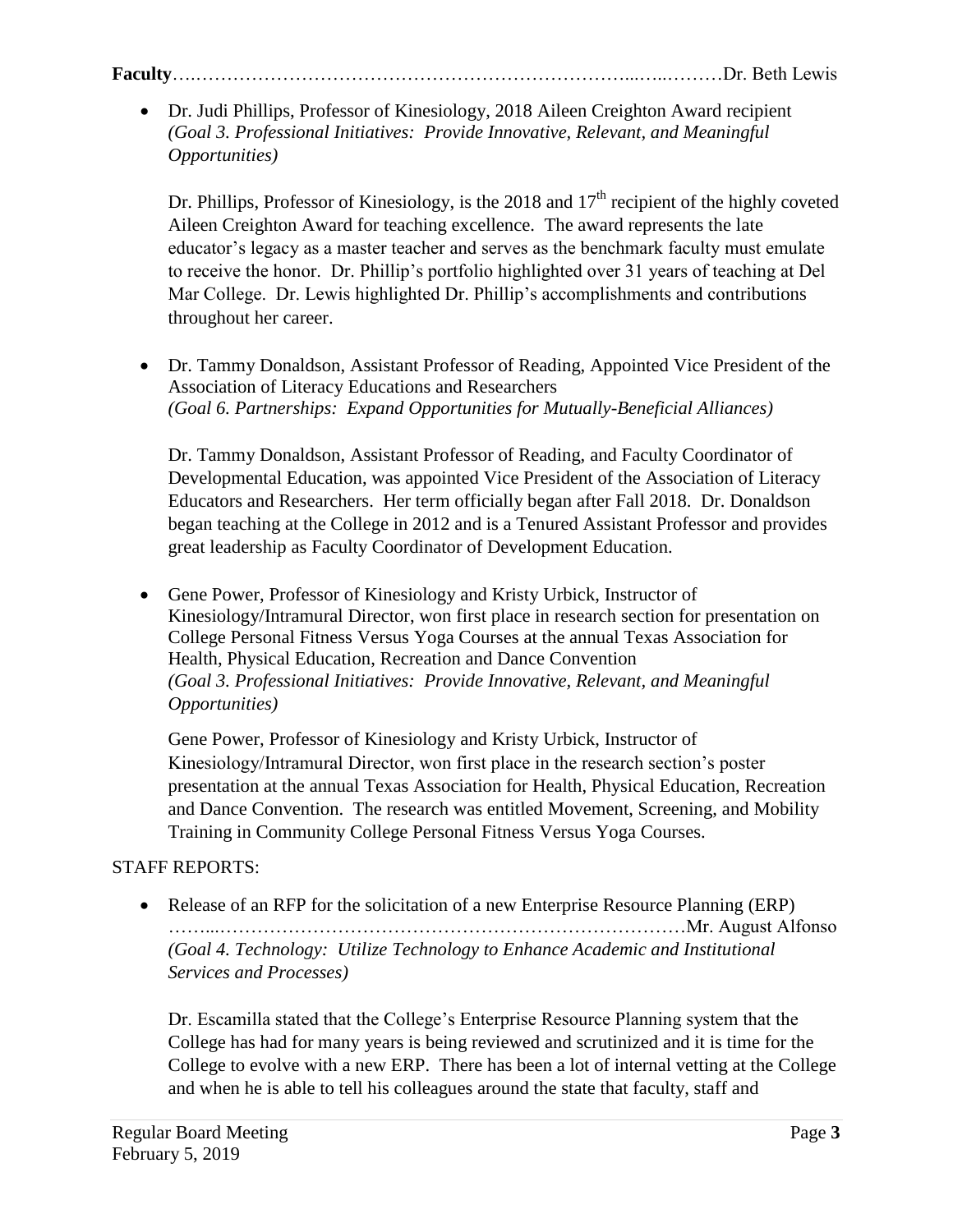administrators alike are anxiously awaiting this and want it to happen soon, it is hard for them to believe because usually there is a resistance. This speaks to the leadership of Mr. Alfonso, his team, faculty and staff in preparing for the future of this College. Today is a kickoff that will launch the College at least into the next decade.

Mr. Alfonso concurred that there is usually a resistance to such a major change; technology has changed since the College procured the existing ERP in 2008.

Craig Brashears, Professor of Drama, represented faculty and spoke about faculty's endorsement and participation in this project. He was the previous Faculty Council Chair and worked with Mr. Alfonso on this project for the past two years and the current Faculty Council Chair is presently working with him. He looks forward to this RFP being nudged forward.

Mr. Alfonso provided information relating to ERP Research and what the important functions they will look for in the ERP and that it must make sense to the students of today and the students of the future. The Request for Proposal (RFP) for the solicitation of a new ERP system will be released February 2019. They plan to bring it back to the Board in April or May 2019.

Dr. Escamilla and Mr. Alfonso responded to questions from the Board.

COLLEGE PRESIDENT'S REPORT…………………………………...……Dr. Mark Escamilla

• DMC Steps Taken Due to Government Shutdown *(Goal 2. Student Learning Success: Ensure Exceptional Educational Opportunities for All Students)* 

Dr. Escamilla recognized and thanked the College for its efforts in reaching out to all individuals affected by the government shutdown. Various steps were taken from the Foundation and Financial Aid to assist students affected by the shutdown.

Dr. Silva and Ms. McQueen spoke about contacting and assisting students who may have been affected during the government shutdown.

 January 9 and 10, 2019: TACC Executive and Legislative Committee Meetings, and Texas Success Center Winter Funders Meeting *(Goal 5. Advocacy: Advance the College Mission Through Effective Governance and Positioning)* 

On January 9 and 10 Dr. Escamilla attended the Texas Association of Community College's Executive and Legislative Committee Meetings in preparation for their Quarterly Meeting as well as attending the Texas Success Center's Winter Funders Meeting.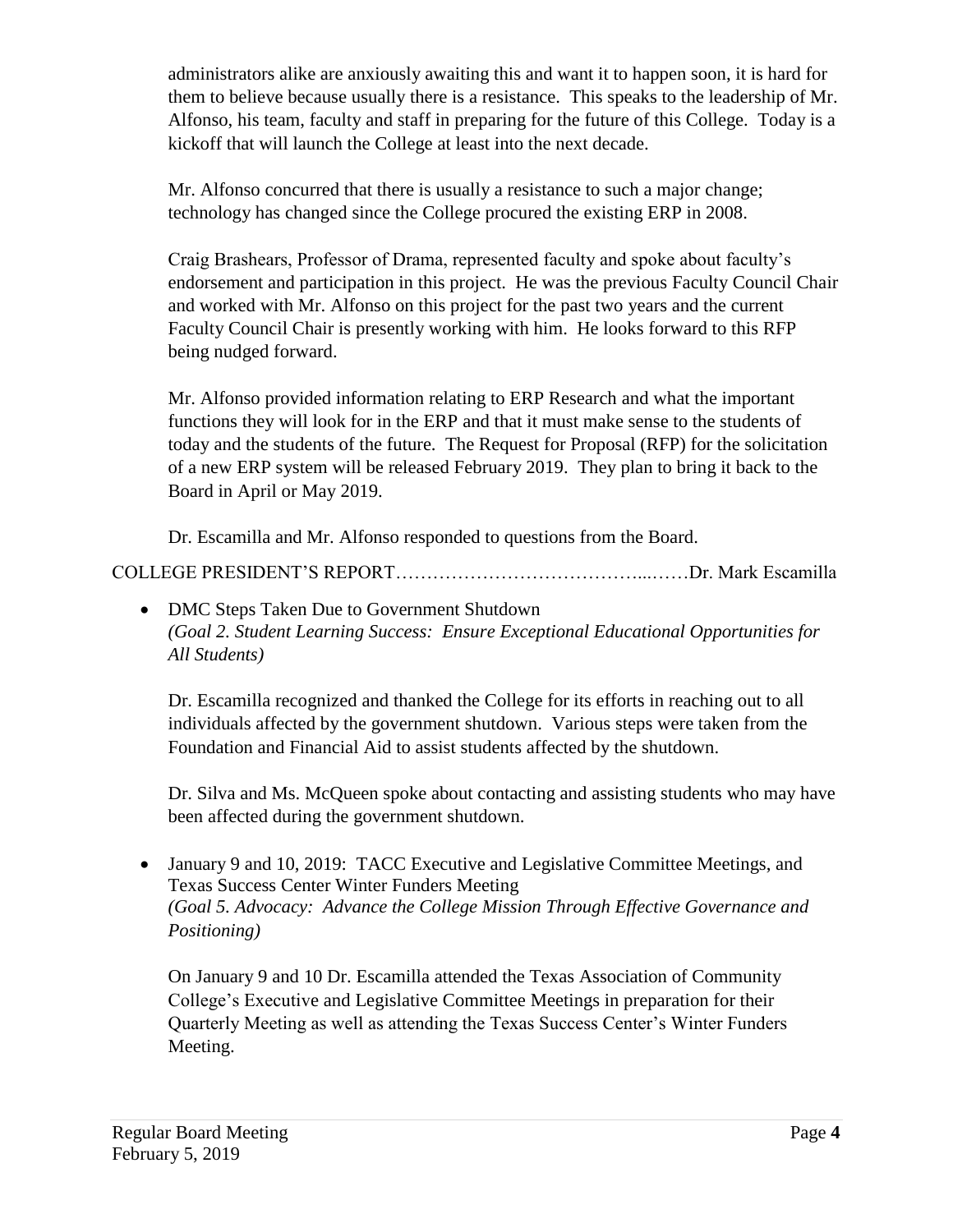January 16, 2019: Del Mar College and Western Governor's University MOU Signing *(Goal 6. Partnerships: Expand Opportunities for Mutually-Beneficial Alliances)* 

Del Mar College collaborated with Western Governor's University on January  $16<sup>th</sup>$  for an MOU signing. Dr. Steve Johnson, Chancellor of WGU was present and signed the MOU. WGU works with students who have been in and out of school and accumulated a good amount of hours and they work with these students to carry their credits across to a four year degree.

 January 17, 2019: Dr. Hector P. Garcia Birthday Celebration *(Goal 5. Advocacy: Advance the College Mission Through Effective Governance and Positioning)* 

On January  $17<sup>th</sup>$ , Dr. Escamilla was honored and proud to be the speaker for Dr. Hector P. Garcia's Birthday Celebration. The College was able through the support of the Foundation and generous donors to invite approximately 40 people from the College, with most of them being with the Next Generation Leadership Academy. Dr. Escamilla spoke at the event about imparting the values of Dr. Hector and all the things he has meant to him as he grew up in the community, what he meant to his family and how his parents raised them to revere and listen to this great American. He was honored to be the keynote speaker.

• January 23, 2019: TACC Ouarterly Board Meeting *(Goal 6. Partnerships: Expand Opportunities for Mutually-Beneficial Alliances)* 

On January 23<sup>rd</sup> Dr. Escamilla attended TACC's Quarterly Board Meeting. As the legislative session begins there is much work to be done. His role at the Association has grown and he is very busy in Austin.

• January 30, 2019: Community College Day *(Goal 5. Advocacy: Advance the College Mission Through Effective Governance and Positioning)* 

January 30<sup>th</sup> was Community College Day for the State of Texas and Del Mar College showed up to the Capitol in a big way. He thanked the Regents that were able to attend. The College took 65 students, faculty and staff members and had a wonderful opportunity for Del Mar College to promote itself and support the other 49 sister institutions across the state.

# REGENTS' COMMENTS:

 Community College Day………………....Regents Bennett, Estrada, Rivas and Sherwood *(Goal 5. Advocacy: Advance the College Mission Through Effective Governance and Positioning)*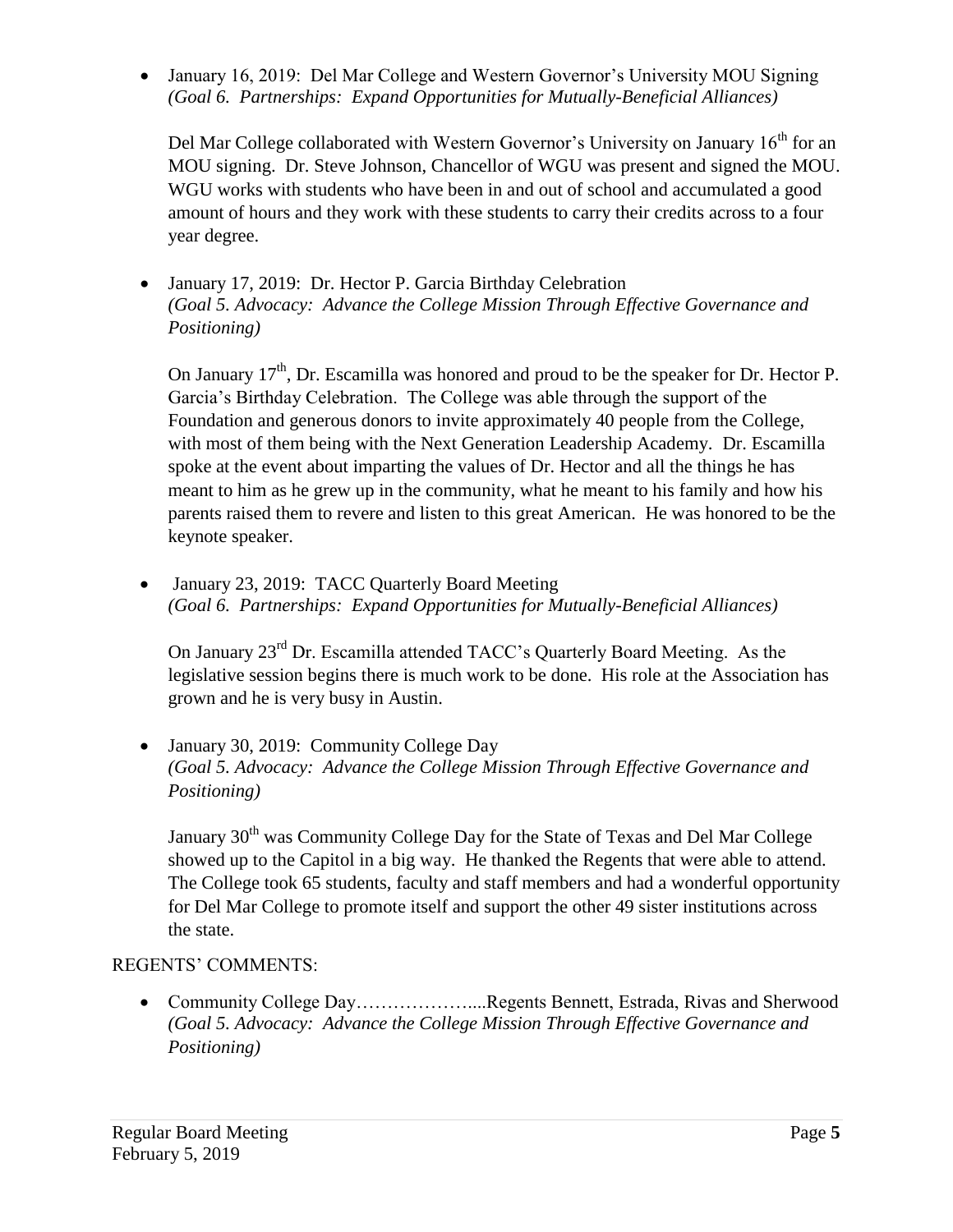Regents Estrada, Bennett, Rivas and Sherwood attended Community College Day and shared highlights from that day.

### PENDING BUSINESS:

Status Report on Requested Information

*(Goal 5. Advocacy: Advance the College Mission Through Effective Governance and Positioning)* 

### CONSENT AGENDA

### Notice to the Public

*The following items are of a routine or administrative nature. The Board of Regents has been furnished with background and support material on each item, and/or it has been discussed at a previous meeting. All items will be acted upon by one vote without being discussed separately unless requested by a Board member or a citizen, in which event the item(s) will immediately be withdrawn for individual consideration in their normal sequence after the items not requiring separate discussion have been acted upon. The remaining items will be adopted by one vote.* 

### CONSENT MOTIONS:

 *(At this point the Board will vote on all motions not removed for individual consideration.)* 

### ITEMS FOR DISCUSSION AND POSSIBLE ACTION:

- Called Meeting, January 7, 2019 3. Approval of Minutes: Regular Board Meeting, December 11, 2018 *(Goal 5. Advocacy: Advance the College Mission Through Effective Governance and Positioning)*
- 4. Acceptance of Investments for December 2018 *(Goal 7. Resources: Ensure Strong Financial and Operational Capacity)*
- 5. 5. Acceptance of Financial Statement for December 2018 *(Goal 7. Resources: Ensure Strong Financial and Operational Capacity)*

 Ms. Estrada made a motion to approve the consent no further discussion from the Board. There were no public agenda items. Mr. Rivas seconded the motion. There was comments. A voice vote was taken and the motion carried unanimously, 8-0, with Regents Scott, Adame, Bennett, Estrada, Hutchinson, Rivas, Salinas, and Sherwood in favor.

### REGULAR AGENDA

6. Discussion and possible action to accept the Internal Audit Report for Grants Management, Follow Up Reports for Admissions & Registrar, Financial Aid, Human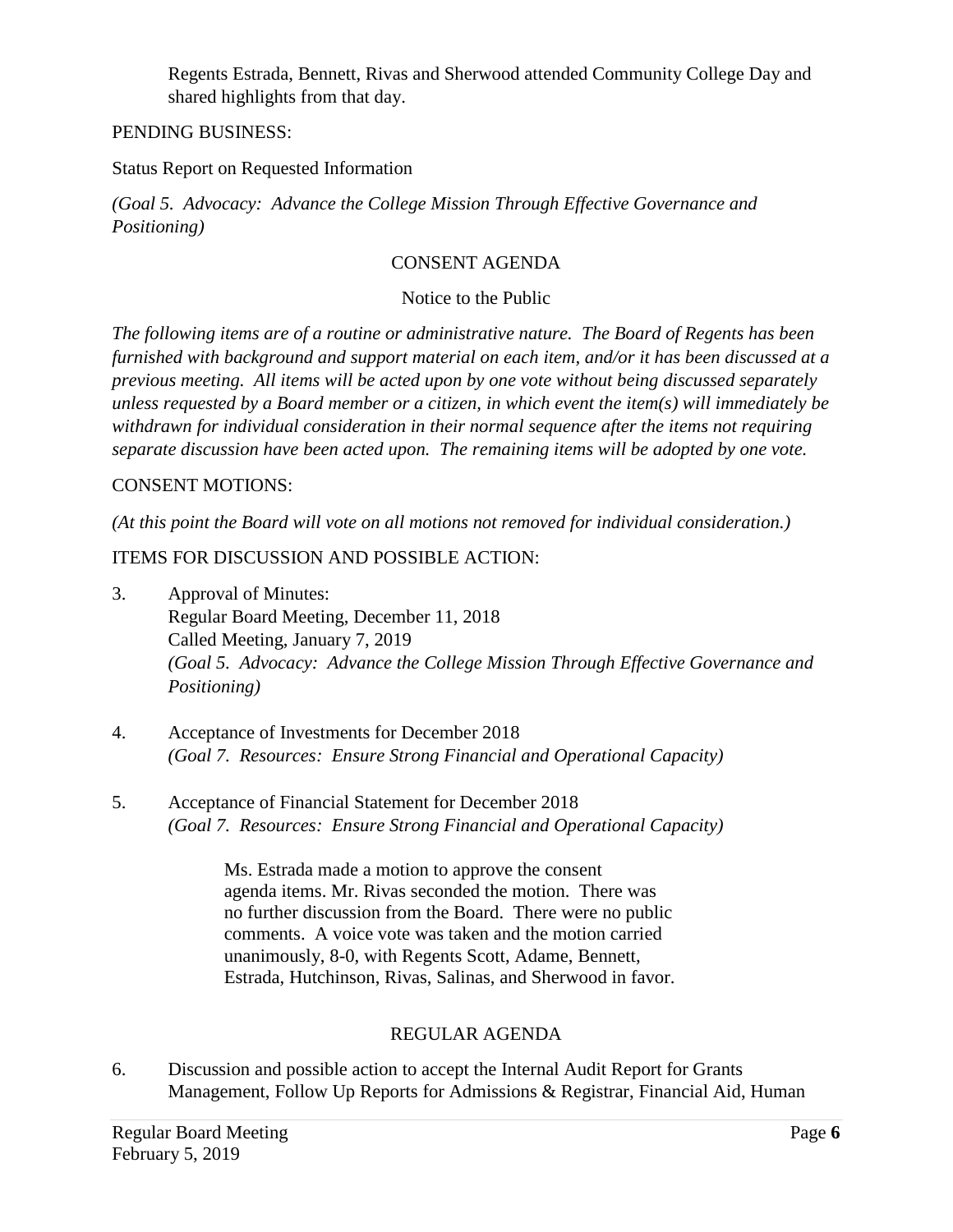Resources, and Accounts Payable, and the FY19 Internal Audit Plan Status Report…..……………………………….…………………………Ms. Tammy McDonald *(Goal 7. Resources: Ensure Strong Financial and Operational Capacity)* 

Ms. Tammy McDonald introduced Daniel Graves and Brandon Tanous with Weaver to present various Internal Audit Reports.

Mr. Graves stated that they would cover the Completed 2019 Internal Audit, and the Internal Audit over Grants Management, 2019 Completed Follow-Up Internal Audits, 2019 Internal Audit Activities in Progress, and Remaining 2019 Internal Audit Activities.

 Grants Management: They started field work in October through December and finished their reporting in late January. It covered the Grants Office, the Finance Office, and the Foundation. Mr. Graves reviewed the summary results of the Grant Management Audit. They had 3 objectives and 6 findings with 3 high and 3 moderate. Brandon Tanous reviewed the findings and recommendation, with the main recommendation being standardization. Management has responded to the findings and will have the findings completely remediated by December 2019.

Dr. Escamilla and Mr. Garcia responded to questions from the Regents relating to the Grants Management Internal Audit.

Mr. Graves reviewed the 2019 Completed Follow Up Internal Audits:

- remediated. There were initially 25 findings and as of today there are only 2 that o Admissions and Registrar: There were 8 findings and all but 2 have been partially remain open: Advisor Training and Advisory Continuing Education.
- o Financial Aid: There were 6 findings, with 5 remediated. There is one open finding that relates to the return of federal funds and much of it has to do with the transition for the head of Financial Aid. There was a retirement, an interim director and they now have a new director.
- o Human Resources: There were 9 initial findings with 4 previously remediated, 4 remediated and one open that is partially remediated that relates to incomplete College policies that should come to the Board for review and approval in the Spring of 2019.
- and Procedures and the second one Inappropriate User Access. Internal Audit will o Accounts Payable and Disbursements: Five findings identified, 3 were remediated and 2 were partially remediated. Efforts have been made by management to address the two partially remediated findings, one finding being the P Card Policy conduct follow-up procedures to validate remediation efforts on the remaining open findings in Fiscal Year 2020.

 remaining activities. Mr. Graves reviewed the 2019 Internal Audit activities in progress and the schedule for the

> Mr. Bennett made a motion to approve the Internal Audit Report. Ms. Hutchinson seconded the motion. There was no further discussion from the Board. There were no public comments. A voice vote was taken and the motion carried unanimously, 8-0,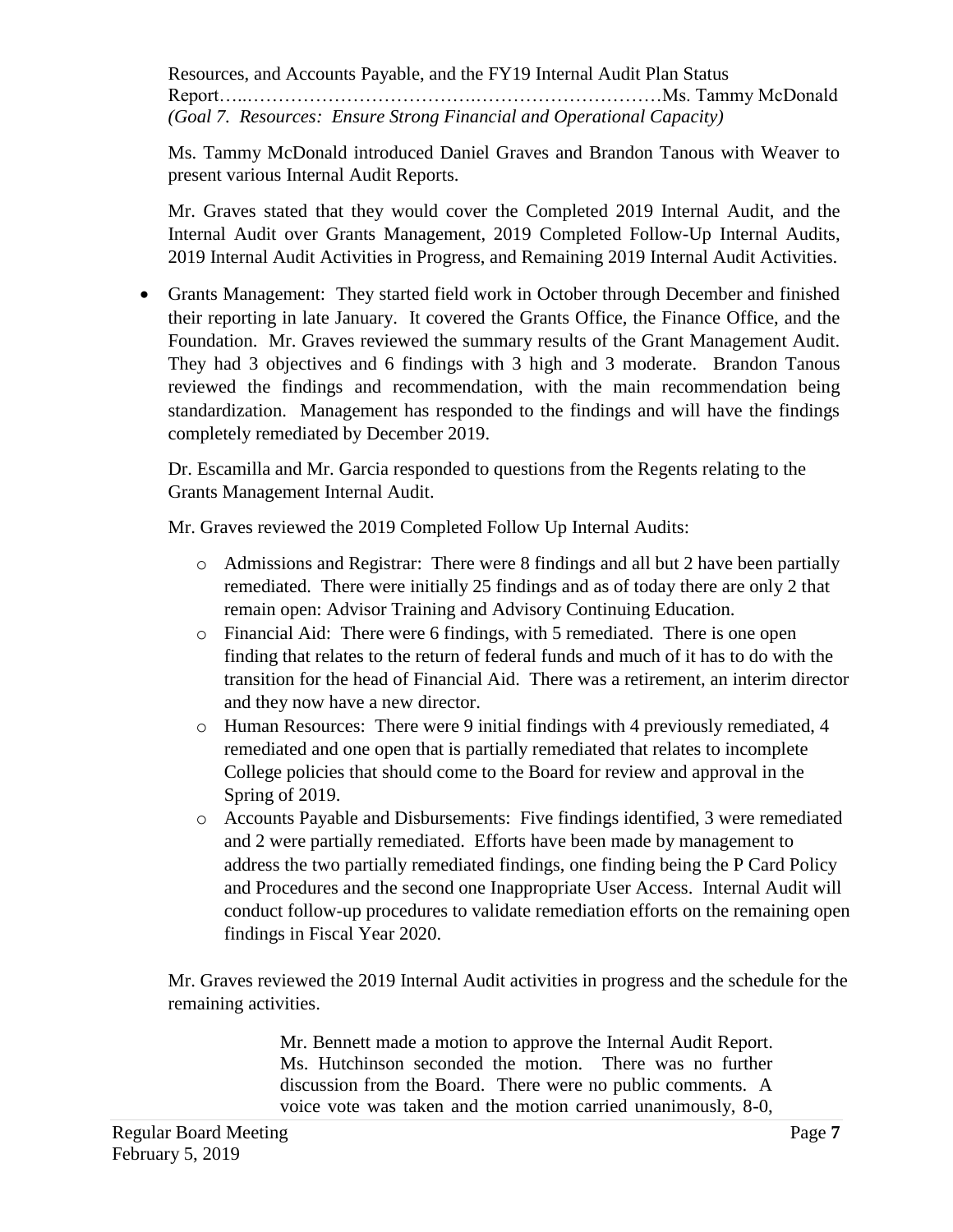with Regents Scott, Adame, Bennett, Estrada, Hutchinson, Rivas, Salinas, and Sherwood in favor.

7. Discussion and possible action regarding the College's Quarterly Investment Report for the period ending November 30, 2018…………..…Mr. Raul Garcia and Mr. Ronald Ross

*(Goal 7. Resources: Ensure Strong Financial and Operational Capacity)* 

Mr. Garcia introduced Ms. Linda Patterson to provide overall market insight and the position of the College in terms of investments. Mr. Garcia informed the Board that during the government shutdown the College had strong liquidity, being able to operate for over 8 months with no other cash flow.

Ms. Patterson provided information relating to the volatility and tensions in the market. She provided an overview of the makeup of the College's portfolio, with much of the assets being liquid.

In November total fiscal year earnings to date were \$359,990. She reviewed asset allocations, an overview of 2016, 2017, and 2018 tax bond funds, with fiscal year earning to date of \$892,786.

Dr. Escamilla, Mr. Garcia and Ms. Patterson responded to questions from the Regents.

 Mr. Rivas made a motion to approve the Quarterly Investment Report. Dr. Adame seconded the motion. There was no further discussion from the Board. There were no public comments. A voice vote was taken and the motion carried unanimously, 8-0, with Regents Scott, Adame, Bennett, Estrada, Hutchinson, Rivas, Salinas, and Sherwood in favor.

8. Discussion and possible action related to the acceptance of the 100% Design Development of the South Side Campus Phase 1A Project and authorizing the administration to proceed with the Construction Documents development of the project............Mr. August Alfonso

*(Goal 7. Resources: Ensure Strong Financial and Operational Capacity)* 

Mr. Alfonso informed the Board that Gensler Architects and Turner Ramirez Architects had completed their work of 100% design of the South Side Campus Phase 1A and would present it for the Board's consideration and approval.

Mr. Alan Colyer thanked Dr. Escamilla and the Board for inviting them today to discuss the current design of the South Side campus. They began that process one year ago, working with the Board, the Executive Team, and many department heads and faculty. They began with the vision, attributes and values of the campus and synthesized these into characteristics.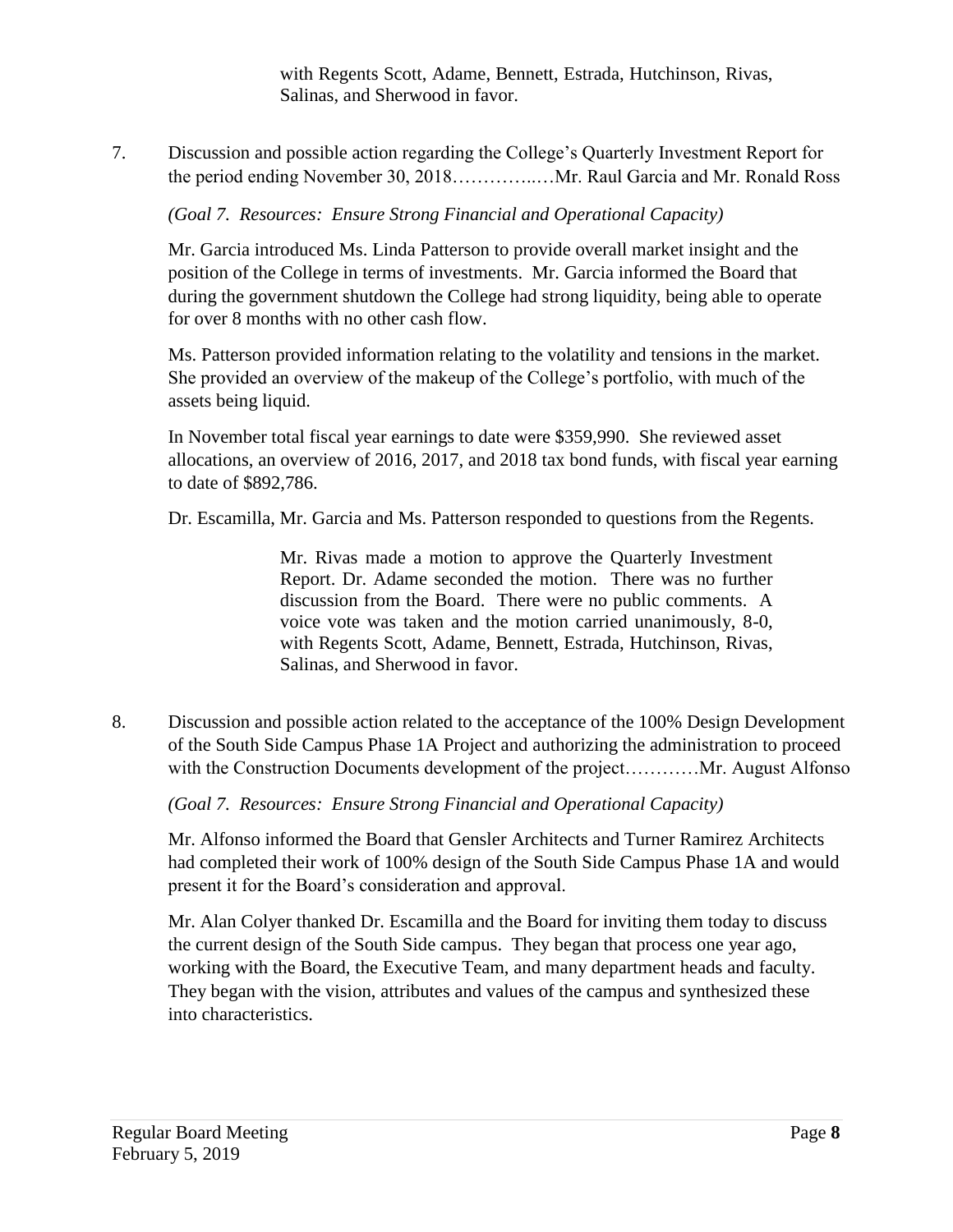Mr. Luis Ayala discussed the design of the campus, including:

- Characteristics of the design;
- Elements considered, including scientific information;
- Landscape design;
- Skin of the building, brick, and using four shades to create the gradient of the sunrise over the bay;
- Renderings depicting culmination of design process;
- Description of the three buildings: Main Building, STEM Building and Culinary Arts. Depending on market conditions, there will be items that can be added and hopefully the water feature is one of these items that can be included;
- Overview of the floor plans for the three buildings (Phillip Ramirez described the floor plan for Culinary Arts)

Mr. Paul Wilhelms presented information regarding the construction budget, reporting that they are on target. They prepared a list of add alternates as well as a few deduct alternates to cover factors that are outside of their control, optional items that give them flexibility when it comes down to the pricing.

Mr. Wilhelms discussed the next steps as they complete the design development phase: starting construction documents after approval of design, bidding in May and July, and depending on contract process, begin construction in Summer of 2019 with occupancy in Summer of 2021.

> Mr. Rivas made the motion to accept 100% design and authorize administration to proceed with construction documents and development of the project. Dr. Adame seconded the motion. Ms. Scott thanked the Board, Dr. Escamilla and Dr. Lewis for leading the internal steering committee and their input, she applauded them for their attention to detail on this project. There was no further discussion from the Board. There were no public comments. A voice vote was taken and the motion carried unanimously, 8-0, with Regents Scott, Adame, Bennett, Estrada, Hutchinson, Rivas, Salinas, and Sherwood in favor.

9. Discussion and possible action related to the designation of a Contractor for the turnkey installation of Audiovisual infrastructure in response to RFP # 2018-08 and authorizing the administration to proceed with awarding a contract……….……………Mr. August Alfonso

*(Goal 7. Resources: Ensure Strong Financial and Operational Capacity)* 

Mr. Alfonso reported that the College issued RFP # 2018-08 for the 2014 Bond Audio Visual Systems Contractor for the following 2014 Bond Construction Projects: Emerging Technology Expansion and Workforce Development Center.

The Audio Visual standards and specifications were designed and developed by the 2014 Bond technology consulting firm, Datacom Design Group.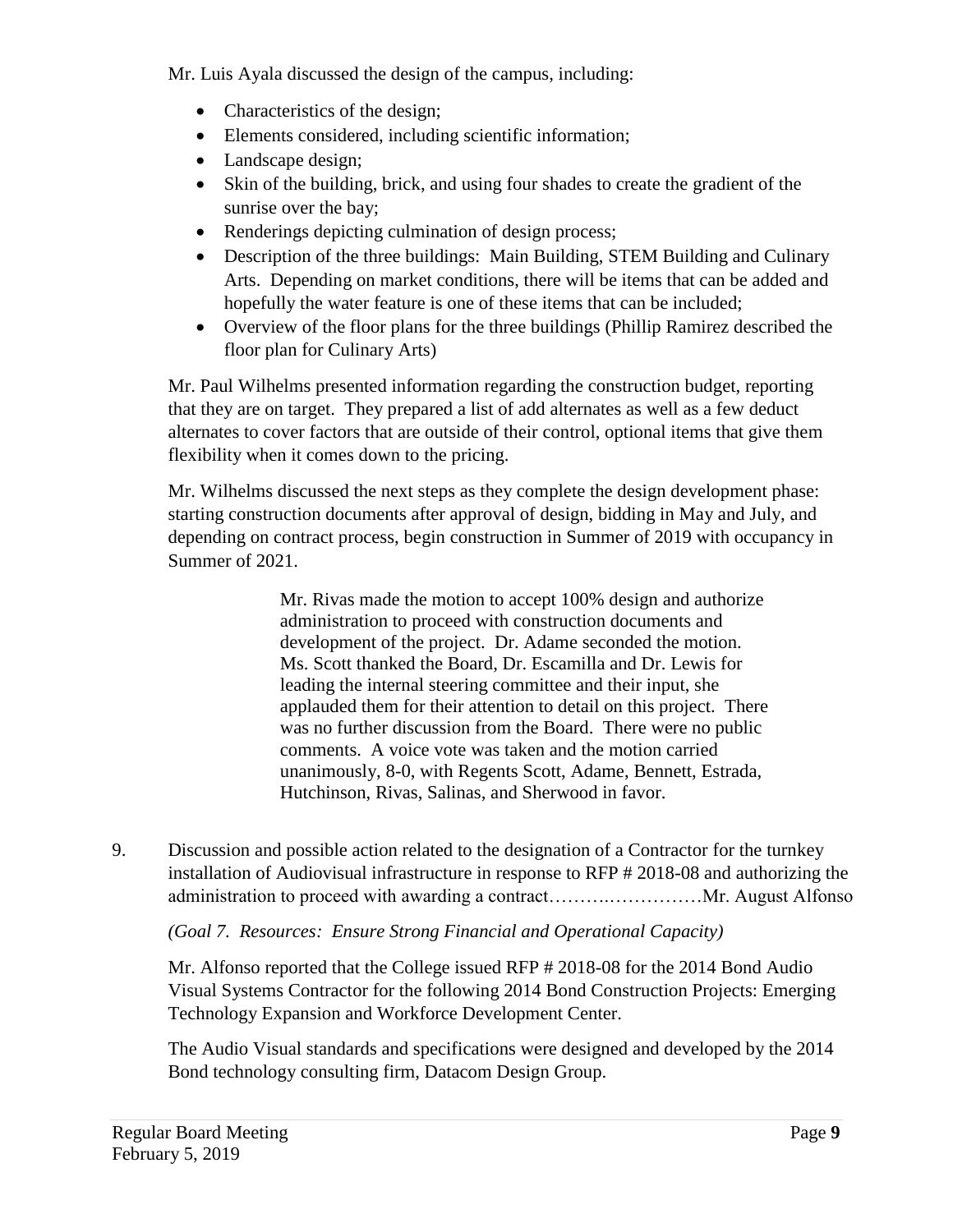The following four firms submitted qualification statements and competitive sealed proposals for consideration: Data Projection, Inc., Ford AV, Troxell Solutions, and Whitlock AV.

The evaluation committee's recommendation is Ford AV, with a contract amount of [\\$2,075,634.53](https://2,075,634.53).

Mr. Alfonso responded to questions from the Regents:

Ms. Estrada made a motion to accept recommendation and authorize administration to proceed with awarding a contract. Mr. Salinas seconded the motion. There was no further discussion from the Board. There were no public comments. A voice vote was taken and the motion carried unanimously, 8-0, with Regents Scott, Adame, Bennett, Estrada, Hutchinson, Rivas, Salinas, and Sherwood in favor.

10. Discussion and possible action regarding the increase of the College's academic tuition rates by a total of \$3.00 per semester credit hour…….…...………………Mr. Raul Garcia

*(Goal 7. Resources: Ensure Strong Financial and Operational Capacity)* 

Dr. Escamilla provided an introduction to Mr. Garcia's presentation on updates to tuition rates. He stated that administration has evaluated the recommendations carefully and with all seriousness for the students it will impact and with regard to the accessibility components of the College's mission.

Mr. Garcia reviewed key factors in determining student tuition and fee rates and evaluate student affordability indicators relative to the College's peer institutions.

Key factors included legislative reform, affordability, strategic initiatives, and economic conditions. Del Mar College's share of State funding is determined by contact hour production relative to other Texas institutions.

In comparing affordability components from the IPEDS reporting with other institutions such as Coastal Bend, Texas A&M University-Kingsville, and Texas A&M University-Corpus Christi, Del Mar College's tuition discount rate is approximately 55%, which means that more than half of tuition and fees is paid by some form of financial aid. The average student Pell award is \$4,337 in FY 2016-2017. Del Mar College is the second highest in tuition discount in comparison of state-wide institutions such as Amarillo College, Laredo Community College, North Central College, South Plains College, and Tyler Junior College.

 Ms. Scott stated that these institutions are comparable because they reflect a similar student enrollment number as Del Mar College.

Tuition and fee changes over the years vary based on various factors, primarily on the availability of State funding. Credit hour increases have ranged from \$0 to \$9, the average over the years is \$3.50. Noncredit fee has ranged from \$0-10, with an average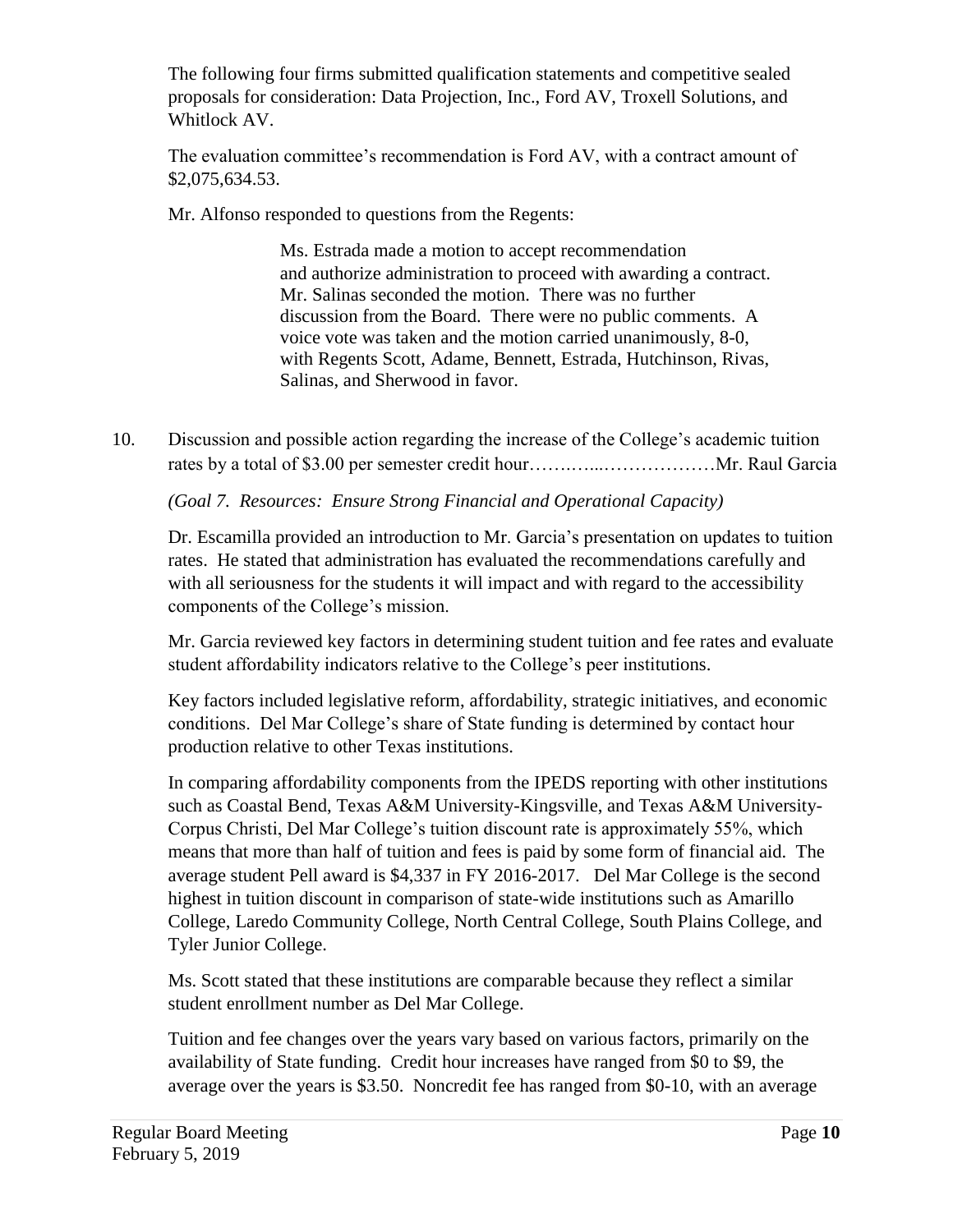increase of \$3. The College experienced a decrease in State funding of \$2.1 million from 2011 to 2014. The College responded by restructuring and making changes to the fee structure. A comparison of semester hour rates with various institutions was presented.

On average, a DMC student registers for an average of eight credit hours per semester. The cost of attendance is approximately \$885 per semester. Del Mar College students receive the largest amount of Pell awards and carry the least amount of debt.

Mr. Garcia presented the scenarios for tuition increases to the Regents. A \$2 increase will allow the institution to operate at the same level of purchasing power as in FY 2019. The College is considering a student outreach initiative to educate students on the benefits of student financial aid programs.

Mr. Garcia and Dr. Silva responded to questions from Regents regarding financial aid efforts and options for students.

Mr. Garcia recommended a \$3 increase to tuition, which is \$2 above the required \$1 increase in policy.

> Mr. Bennett made a motion to increase tuition by \$3 per semester credit hour. Ms. Estrada seconded the motion. There was no further discussion from the Board. There were no public comments. A voice vote was taken and the motion carried unanimously, 8-0, with Regents Scott, Adame, Bennett, Estrada, Hutchinson, Rivas, Salinas, and Sherwood in favor.

11. Discussion and possible action regarding the College's Quarterly Financial Report for the period ending November 30, 2018………...…………..………………Mr. Raul Garcia

*(Goal 7. Resources: Ensure Strong Financial and Operational Capacity)* 

 Expenses are \$20.8M and are also trending consistently with the prior years at \$21.2M. Mr. Garcia reviewed the Quarterly Financial Report ending November 30, 2018. He provided information in the Income/Expense Statement, with total revenues increasing by \$1.8M over last year's \$27.9M, due mainly to changes in the appraised values of the properties and the M&O rate change from 2018 to 2019. Total revenues is trending as expected at 30% of the planned budget, which is consistent with prior year's 29%. Total expenses are trending as expected relative to the budget.

Mr. Garcia also reviewed the Balance Sheet and indicated that the College's liquidity position is stronger relative to twelve months ago. Combined cash and investment total in the operating funds as of November 30, 2018 is \$49M. The College can continue to operate for seven months with no additional inflow of cash. In 2017 the total was \$42M with a six month operating capability with no additional inflow of cash. Mr. Garcia provided a brief overview of the remainder of the Balance Sheet.

Mr. Garcia responded to questions from the Regents.

Dr. Sherwood made a motion to accept the financial statement.